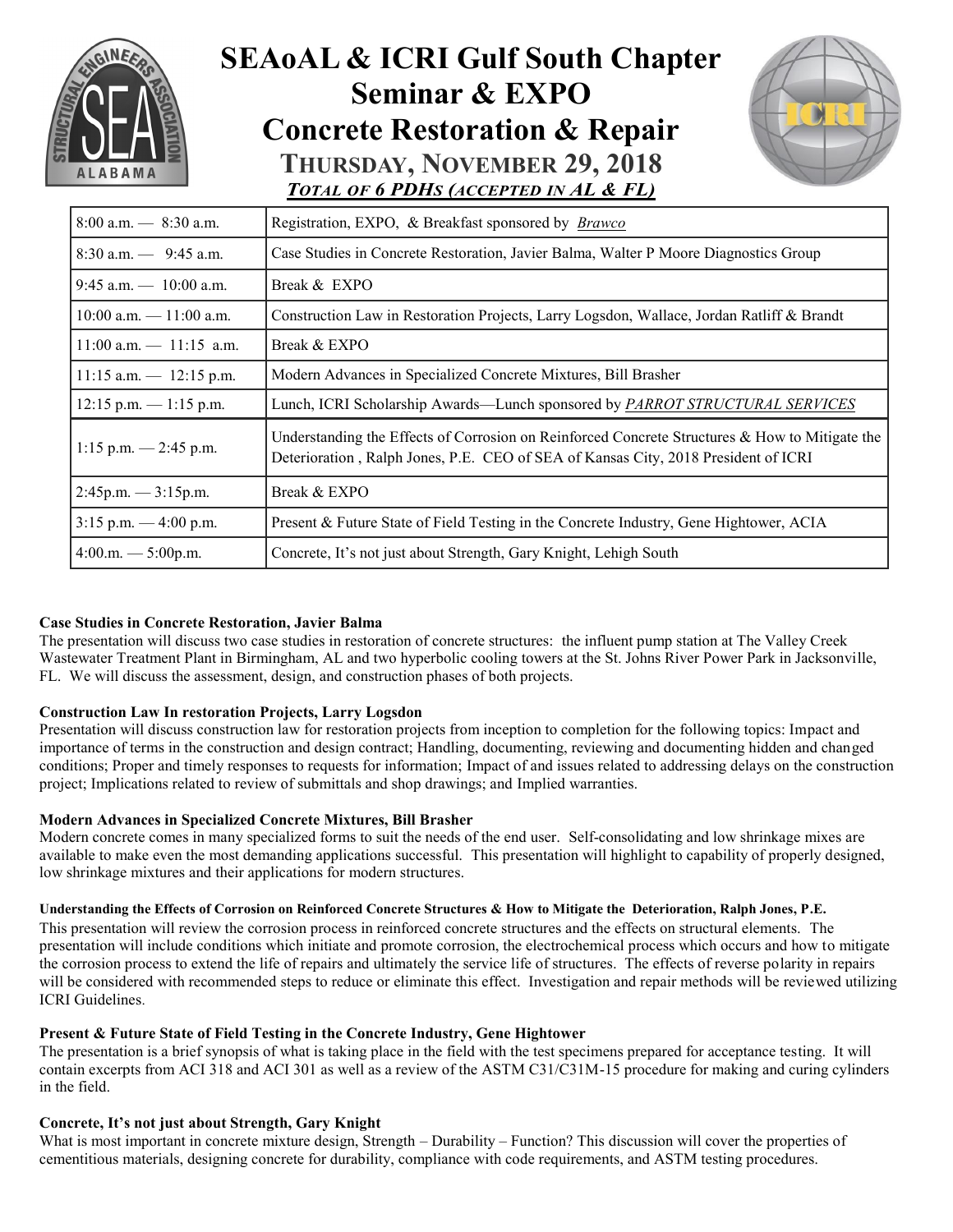### **Registration Form**

Please print legibly. Companies with multiple attendees, please fill out a form for each person. *No refunds will be given after November 22nd, 2018*

| Name                                                                                                  |  |                              |                                                       | Company                                                                                                                                                                                                                                                                                                                                                                      |                                                                                                   |                               |
|-------------------------------------------------------------------------------------------------------|--|------------------------------|-------------------------------------------------------|------------------------------------------------------------------------------------------------------------------------------------------------------------------------------------------------------------------------------------------------------------------------------------------------------------------------------------------------------------------------------|---------------------------------------------------------------------------------------------------|-------------------------------|
| Address                                                                                               |  |                              |                                                       |                                                                                                                                                                                                                                                                                                                                                                              | City                                                                                              | Zip                           |
| Email                                                                                                 |  |                              |                                                       |                                                                                                                                                                                                                                                                                                                                                                              | Phone                                                                                             | Cell                          |
| <b>Registration received by Nov. 19, 2018</b>                                                         |  |                              |                                                       |                                                                                                                                                                                                                                                                                                                                                                              |                                                                                                   |                               |
| $\Box$ SEA or ICRI Member \$165 X = \$                                                                |  |                              |                                                       |                                                                                                                                                                                                                                                                                                                                                                              |                                                                                                   |                               |
| $\Box$ Non Member $\qquad$ \$ 195 X $\qquad$ =                                                        |  |                              |                                                       |                                                                                                                                                                                                                                                                                                                                                                              |                                                                                                   |                               |
| Exhibitor<br>Only for individual exhibitors                                                           |  | $$100 X = $$                 |                                                       |                                                                                                                                                                                                                                                                                                                                                                              | <b>ALABAMA</b>                                                                                    |                               |
| who need PDHs in addition to the \$250 exhibitor booth fee<br><b>Late Registration: Nov. 20, 2018</b> |  |                              |                                                       |                                                                                                                                                                                                                                                                                                                                                                              | If paying by check, make checks payable to:                                                       |                               |
| $\Box$ SEA or ICRI Member \$185 X = \$                                                                |  |                              | <b>SEA0AL</b>                                         |                                                                                                                                                                                                                                                                                                                                                                              |                                                                                                   |                               |
| $\Box$ Non Member $\qquad$ \$ 225 X $\qquad$ = \$                                                     |  |                              |                                                       |                                                                                                                                                                                                                                                                                                                                                                              | Mail check and registration form to:                                                              |                               |
| $$100 X = $$<br>Exhibitor                                                                             |  |                              | <b>Structural Engineers Association</b><br>of Alabama |                                                                                                                                                                                                                                                                                                                                                                              |                                                                                                   |                               |
| Only for individual exhibitors<br>who need PDHs in addition to the \$250 exhibitor booth fee          |  |                              |                                                       | P.O. Box 660584<br>Birmingham, AL 35266-0584                                                                                                                                                                                                                                                                                                                                 |                                                                                                   |                               |
| Registration includes breakfast, lunch, snacks, coffee bar and expo hall.<br><b>To join SEAoAL</b>    |  |                              |                                                       |                                                                                                                                                                                                                                                                                                                                                                              |                                                                                                   |                               |
| SEAOAL membership is open to all structural                                                           |  |                              |                                                       | Email registrations to:<br>$rhea@karmamanaq$ gementinc.com                                                                                                                                                                                                                                                                                                                   |                                                                                                   |                               |
| engineers and companies affiliated with the structural<br>engineering profession. For more info,      |  |                              |                                                       |                                                                                                                                                                                                                                                                                                                                                                              | <b>Rhea Williams</b>                                                                              |                               |
| visit www.seaoal.com                                                                                  |  |                              |                                                       |                                                                                                                                                                                                                                                                                                                                                                              | Executive Director, SEAoAL                                                                        |                               |
| $\Box$ Professional                                                                                   |  | $\text{\$ 95 X \_\_ = \ \$}$ |                                                       |                                                                                                                                                                                                                                                                                                                                                                              |                                                                                                   |                               |
| $\Box$ Associate                                                                                      |  | $$40 X \_ =$                 |                                                       | $\frac{\S_{\frac{1}{2}}}{\S_{\frac{1}{2}}}{\S_{\frac{1}{2}}}{\S_{\frac{1}{2}}}{\S_{\frac{1}{2}}}{\S_{\frac{1}{2}}}{\S_{\frac{1}{2}}}{\S_{\frac{1}{2}}}{\S_{\frac{1}{2}}}{\S_{\frac{1}{2}}}{\S_{\frac{1}{2}}}{\S_{\frac{1}{2}}}{\S_{\frac{1}{2}}}{\S_{\frac{1}{2}}}{\S_{\frac{1}{2}}}{\S_{\frac{1}{2}}}{\S_{\frac{1}{2}}}{\S_{\frac{1}{2}}}{\S_{\frac{1}{2}}}{\S_{\frac{1}{2$ | <b>SEMINAR LOCATION</b><br>AGC Alabama<br>5000 Grantswood Road<br>Suite 100<br>Irondale, AL 35210 |                               |
| $\Box$ Student                                                                                        |  | $$15 X \_ =$                 |                                                       | $\frac{\sqrt{2}}{2}$                                                                                                                                                                                                                                                                                                                                                         |                                                                                                   |                               |
| $\Box$ Affiliate                                                                                      |  | $$150 \t X = $$              |                                                       |                                                                                                                                                                                                                                                                                                                                                                              |                                                                                                   |                               |
|                                                                                                       |  | TOTAL:                       |                                                       | $\frac{\sqrt{2}}{2}$                                                                                                                                                                                                                                                                                                                                                         |                                                                                                   | 205-451-1400<br>www.alagc.org |

### **To join ICRI (International Concrete Repair Institute):**

Membership is open to engineers, contractors, suppliers and manufacturers within the concrete repair industry. To join ICRI and the local chapter, ICRI Gulf South: Individual Membership =  $$220$ Other memberships are available.

Please visit [www.icri.org](http://www.icri.org) for more information.